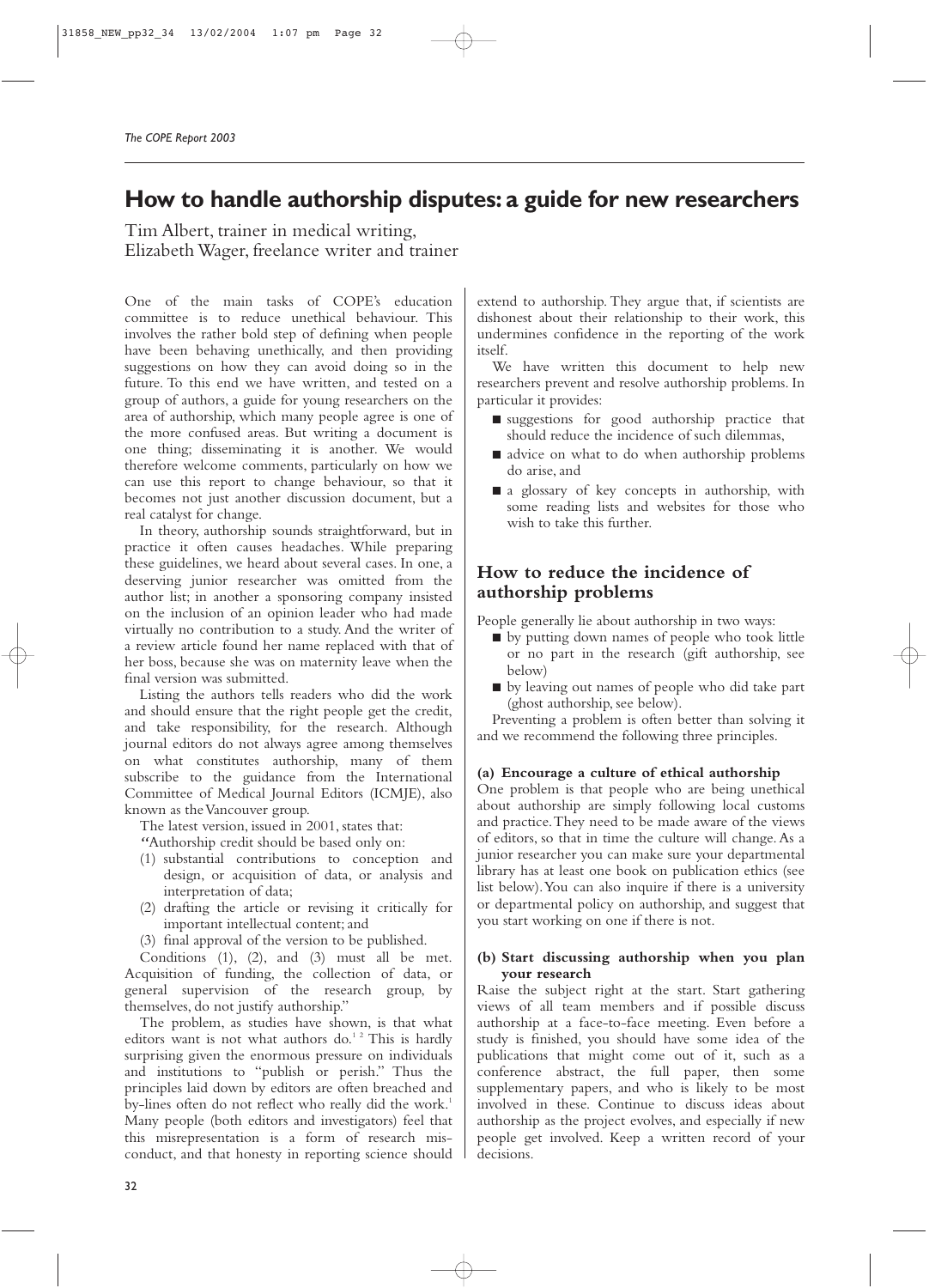**(c) Decide authorship before you start each article** Many authorship difficulties arise because of misplaced expectations and poor communication. So it is important that, before you start to write up your project, you confirm in writing who will be doing what—and by when. Ideally you should do this face to face, though this may not always be possible. Keep everyone informed of any changes with a written note.

### **How to handle authorship disputes when they occur**

The above suggestion, that every team should have a written authorship agreement before the article is written, should reduce the chances of disputes arising at a late stage, when effectively all the real work has been done.We accept, however, that many people are reluctant to be pinned down in this way, and that it will not always be possible to take such a sensible approach in real life. Disagreements about authorship can be classified into two types: those that do not contravene ICMJE guidelines (disputes) and those that do (misconduct).

### **(a) Disputes**

These are largely questions of interpretation, such as whether someone's contribution was 'substantial' or not. In such cases you need to negotiate with the people involved. If the suggestions to include or omit names came from your supervisor, make clear that you are not disputing his or her right to make such a decision, but show dispassionately why you do not agree with the decision. Support this with evidence, such as laboratory notebooks, manuscripts, ICMJE statement, Instructions to Authors etc. If you remain unhappy with your supervisor's decision, you may consider an appeal to someone more senior, such as the departmental head or dean. But you should do this in exceptional circumstances only - and make sure your supervisor knows what you are intending to do.

#### **(b) Misconduct**

If you believe that someone is proposing to do something with the authorship list that is unethical, then you have a real problem. Should you say nothing (and therefore be complicit in the unethical behaviour), or should you blow the whistle, even though this might damage your career prospects or future funding? We recommend a third way, which is to explain the fact that the suggested author list contravenes editors' recommendations, and could be considered scientific misconduct. Again, stick to the facts and avoid being emotional. Point out that an editor could well decline to publish if he or she finds out. As soon as the meeting is finished, make a note and file it.

### **What you can do if authorship issues are not resolved**

Authorship may be used as a bargaining tool if team members cannot agree on the presentation or interpretation of results. All authors should see the final

version of a publication before it is submitted so you can withdraw your name. This will not be an easy decision, and you must weigh up the loss of credit for the work you did with the disadvantages of being included in something with which you do not fully agree.

If your name is included on a publication against your wishes you should inform the other authors as soon as possible. If you discover this only after publication you may contact the journal and ask for a correction. Similarly, if your name is wrongly omitted, you should discuss this with the other contributors. You could contact the journal but an editor is unlikely to add your name without the agreement of the other authors. If your name is omitted by accident, and the other authors agree, then the journal may publish a correction.

## **Key concepts in authorship**

**Acknowledgements:** Most journals permit (or even encourage) acknowledgement of contributions to a research project that do not merit authorship.The ICMJE guidelines state:'All others who contributed to the work who are not authors should be named in the Acknowledgments, and what they did should be described'.All those who are listed in this way should be aware of it. Some journals (mainly in the US) will require signatures of those acknowledged.

**Appeals:**You may ask a journal to withdraw your name from a paper if it has been included against your wishes. However most editors are reluctant to get involved in disputes about omitted authors since they do not have enough information to judge such cases. Some journals have an ombudsman, but they deal with cases of alleged misconduct by the journal. Similarly, COPE only hears cases submitted by journal editors and is not an appeal body for cases of disputed authorship.

**Contributorship:** The ICMJE guidelines now recommend that authors should state their contribution to the project: 'authors should provide a description of what each contributed, and editors should publish that information'. Some journals publish this information but in most cases it is for the benefit of the editor, who wants reassurance that the criteria have been fulfilled. (See Instructions to Authors.)

**Corresponding author:** The person who receives the reviewers' comments, the proofs, etc. and whose contact details are printed on the article so that readers can request reprints or contact the research group. Journal editors view this as a purely administrative role, but some authors equate it with seniority.Take the views of your co-authors at an early stage, and decide in advance who will be the corresponding author. Ideally, choose somebody whose contact details are not likely to change in the near future.

First and last authors: Generally speaking, the most sought-after position is the first, which is not surprising given the convention of referring to studies by the first